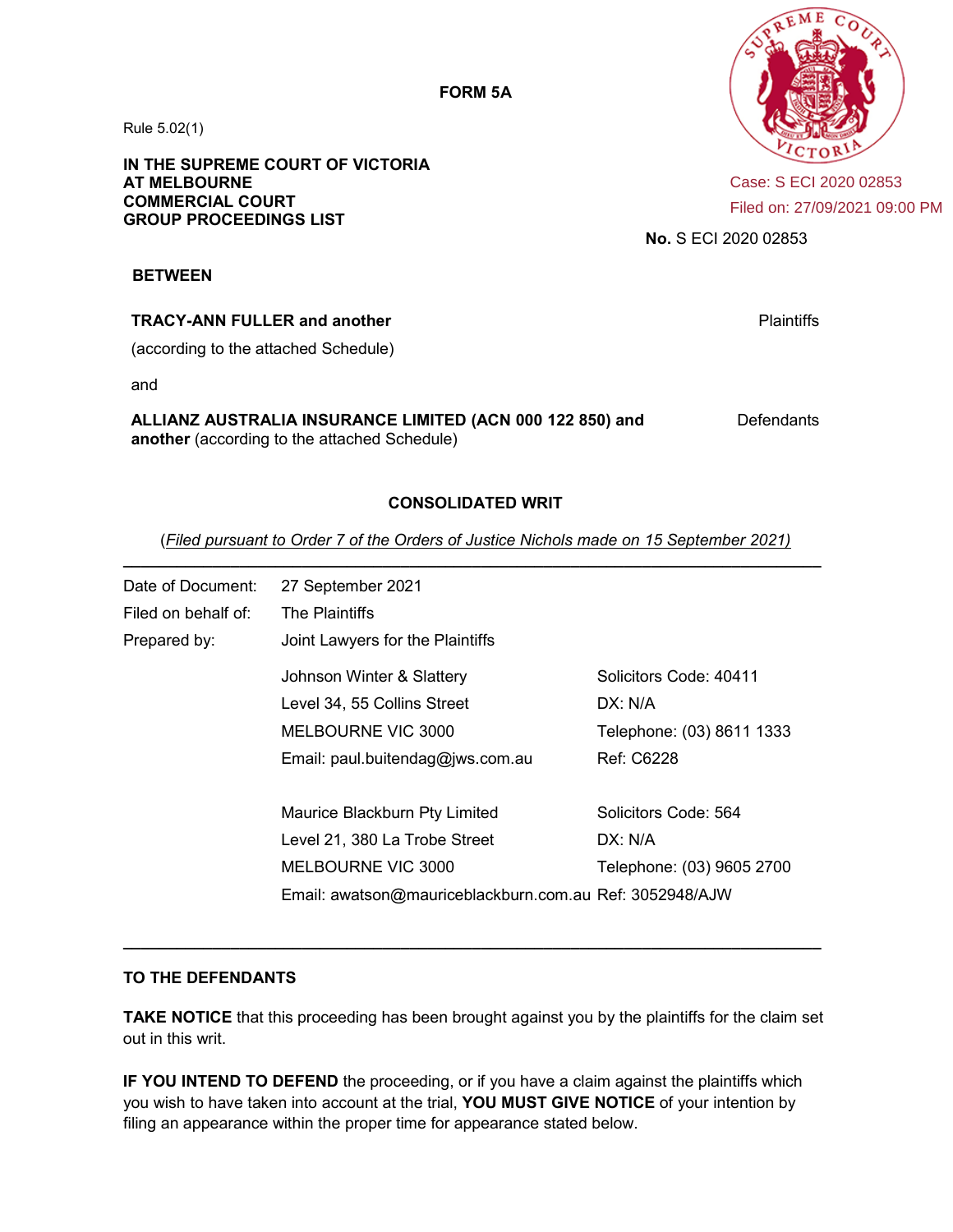**YOU OR YOUR SOLICITOR** may file the appearance. An appearance is filed by—

- (a) filing a "Notice of Appearance" in the Prothonotary's office, 436 Lonsdale Street, Melbourne, or, where the writ has been filed in the office of a Deputy Prothonotary, in the office of that Deputy Prothonotary; and
- (b) on the day you file the Notice, serving a copy, sealed by the Court, at the plaintiff's address for service, which is set out at the end of this writ.

**IF YOU FAIL** to file an appearance within the proper time, the plaintiff may **OBTAIN JUDGMENT AGAINST YOU** on the claim without further notice.

#### **\*THE PROPER TIME TO FILE AN APPEARANCE** is as follows—

- (a) where you are served with the writ in Victoria, within 10 days after service;
- (b) where you are served with the writ out of Victoria and in another part of Australia, within 21 days after service;
- (c) where you are served with the writ in Papua New Guinea, within 28 days after service;
- (d) where you are served with the writ in New Zealand under Part 2 of the Trans-Tasman Proceedings Act 2010 of the Commonwealth, within 30 working days (within the meaning of that Act) after service or, if a shorter or longer period has been fixed by the Court under section 13(1)(b) of that Act, the period so fixed;
- (e) in any other case, within 42 days after service of the writ.

IF the plaintiff claims a debt only and you pay that debt, namely, \$ and \$ for legal costs to the plaintiff or the plaintiff's solicitor within the proper time for appearance, this proceeding will come to an end. Notwithstanding the payment you may have the costs taxed by the Court.

**FILED** 27 September 2021

#### **Prothonotary**

**THIS WRIT** is to be served within one year from the date it is filed or within such further period as the Court orders.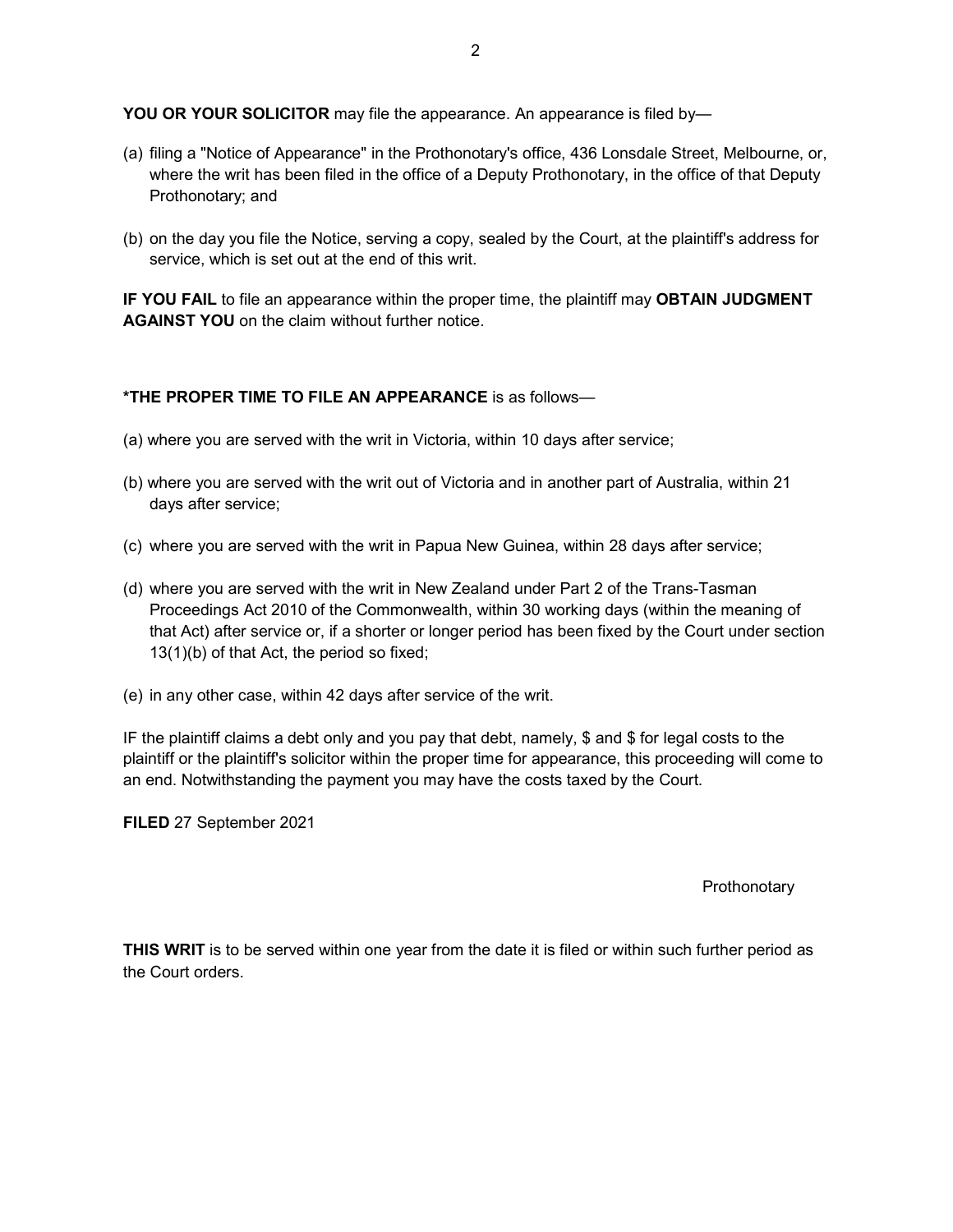- 1. Place of trial Melbourne.
- 2. Mode of trial Judge.
- 3. This writ was filed on behalf of the plaintiffs by:

Johnson Winter & Slattery, 34/55 Collins Street, Melbourne Victoria 3000; and Maurice Blackburn Lawyers, 21/380 La Trobe Street, Melbourne Victoria 3000, as joint solicitors for the plaintiffs.

4. The addresses of the plaintiffs are as follows:

| First Plaintiff:  | 3 Korina Avenue, Umina Beach NSW 2257.      |
|-------------------|---------------------------------------------|
| Second Plaintiff: | 13 Chantelle Court, Kangaroo Flat VIC 3555. |

- 5. The address for service of the plaintiffs is c/- Johnson Winter & Slattery, Level 34, 55 Collins Street, Melbourne Victoria 3000.
- 6. The email address for service of the plaintiffs is AllianzJWSMB@jws.com.au.
- 7. The addresses of the defendants are as follows:

| First Defendant:  | Allianz Australia Insurance Limited (ACN 000 122 850)<br>Level 12<br>2 Market Street<br>SYDNEY NSW 2000              |
|-------------------|----------------------------------------------------------------------------------------------------------------------|
| Second Defendant: | Allianz Australia Life Insurance Limited (ACN 076 033 782)<br>Level 12<br>9-12 Castlereagh Street<br>SYDNEY NSW 2000 |